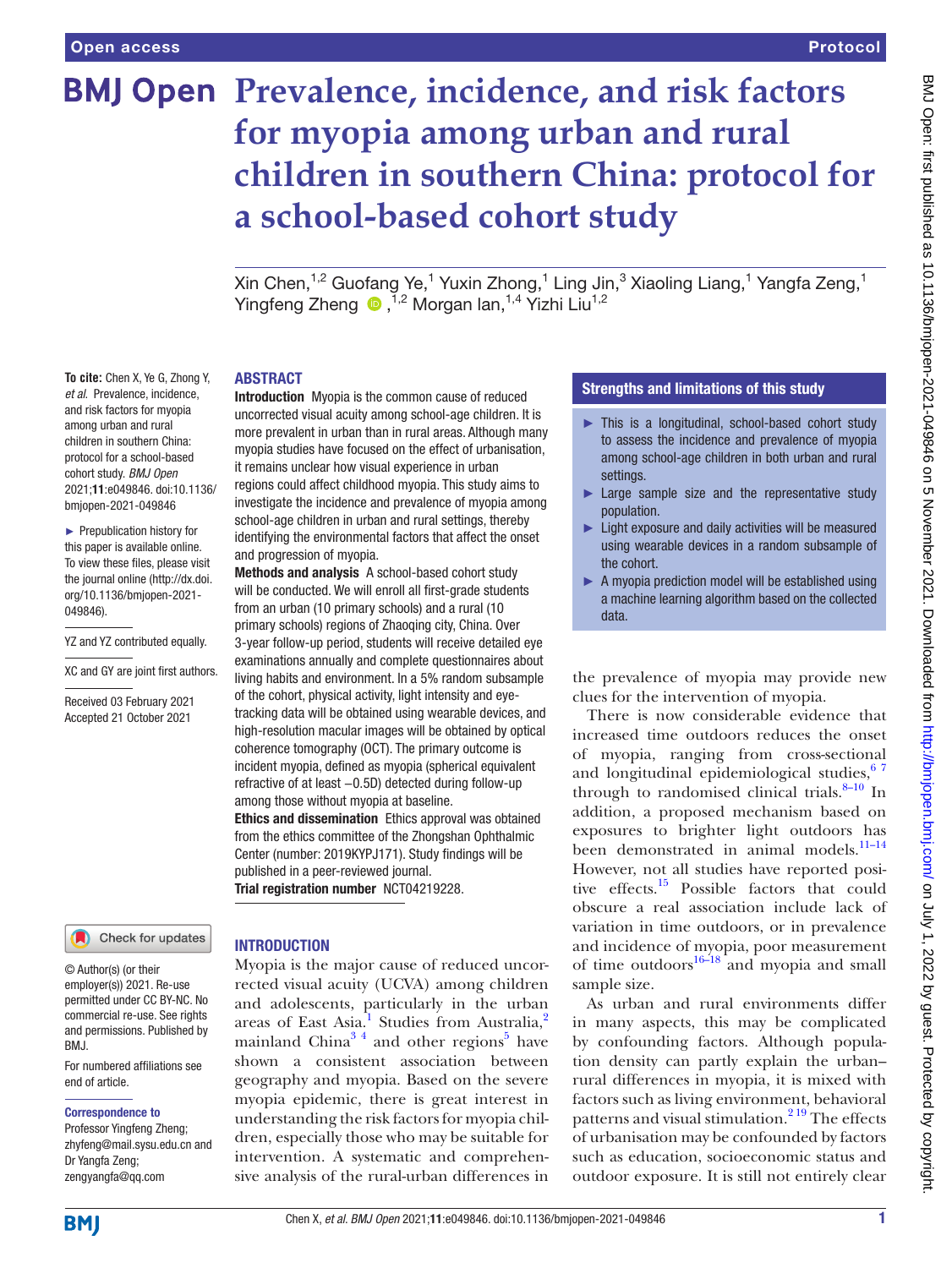We, therefore, intend to conduct a school-based cohort study in both urban and rural settings to identify the incidence, prevalence, and environmental risk factors of myopia among school-aged children. All participants will be enrolled from primary schools in Zhaoqing city, China and followed up for 3years. Our study design overcomes the above-mentioned factors by using the gold standard of cycloplegic refraction and objective measures of time outdoors on a subsample, on a large sample size recruited from a location that covers urban and rural areas where preliminary data indicate that the prevalence and incidence of myopia vary significantly.

# METHODS AND ANALYSIS

This study was registered on Clinicaltrials.gov. It is estimated that the study dates would be from 14 December 2019 to 2 February 2023.

# **Objective**

The purpose of this study is to identify the incidence, prevalence, and risk factors of myopia among school-age children in urban and rural regions of southern China.

# Study design

We will conduct a 3-year, school-based, longitudinal cohort study. This study adheres to the Declaration of Helsinki and ethics approval will be obtained from the Zhongshan Ophthalmic Center Institutional Review Board.

# Eligibility criteria

Inclusion criteria

► All first-grade students in urban (10 primary schools) and rural regions (10 primary schools), Zhaoqing city.

## Exclusion Criteria

 $\blacktriangleright$  No.

# Study setting and participants

Zhaoqing is one of the major cities in Guangdong province and has a population of 4084600 in 2016. Zhaoqing is chosen because of its relatively stable population covering a broad socioeconomic spectrum. To determine how the environment affects the onset of myopia, firstgrade students aged 6–7 will be recruited from both urban (Duanzhou District) and rural regions (Huaiji County). This period precedes the development of myopia in most children. The results on this sample will be compared with those from previous studies (eg, the Sydney Myopia Study).<sup>17</sup> [Table](#page-1-0) 1 shows the sociodemographic variables in different counties of Zhaoqing city. Satellite images for the Huaiji County and Duanzhou District are shown in [figure](#page-2-0) 1.

# **Recruitment**

A database containing the annual examination result of UCVA of students was provided by Zhaoqing Education Bureau. There are 25 primary schools in Duanzhou District and 30 in Huaiji County. Given that most of the primary schools have more than two classes in each grade, we will exclude schools with less than two classes to keep an equal number of participants in each school. To ensure that all schools will be represented in the selected sample, all primary schools in Duanzhou District and Huaiji County will be stratified into five strata, respectively, based on previous results of visual acuity (UCVA≥20/25). We will randomly select two schools from each stratum for our study. In total, 10 schools from Duanzhou District and 10 from Huaiji County will be involved. Independent researchers will complete the randomisation process and communicate the results to the research team. After that, the research team will contact schools to recruit.

# Sample size

The average size of each cluster is about 200 persons, that is, about the number of students in the first grade of each school. Assuming the intraclass correlation coefficient

<span id="page-1-0"></span>

| Sociodemographic data in Zhaoging city*<br>Table 1 |                                   |                      |                                              |                                     |
|----------------------------------------------------|-----------------------------------|----------------------|----------------------------------------------|-------------------------------------|
| County                                             | Number of inhabitants (thousands) | Land area<br>(sq.km) | Population density (inhabitant per<br>sq.km) | <b>GDP in 2019</b><br>(billion RMB) |
| Huaiji <sup>+</sup>                                | 860                               | 3573                 | 241                                          | 23.0                                |
| Gaoyao                                             | 800                               | 2071                 | 386                                          | 42.0                                |
| Duanzhout                                          | 510                               | 152                  | 3355                                         | 42.0                                |
| Sihui                                              | 500                               | 1258                 | 397                                          | 58.7                                |
| Guangning                                          | 450                               | 2459                 | 183                                          | 15.9                                |
| Fengkai                                            | 420                               | 2723                 | 154                                          | 15.0                                |
| Deqing                                             | 360                               | 2258                 | 159                                          | 15.0                                |
| Dinghu                                             | 190                               | 512                  | 371                                          | 12.6                                |

\*Data are available from The Guangdong Statistical Yearbook 2020.

†Huaiji and Duanzhou districts will be selected as the rural and urban study areas, respectively.

GDP, gross domestic product.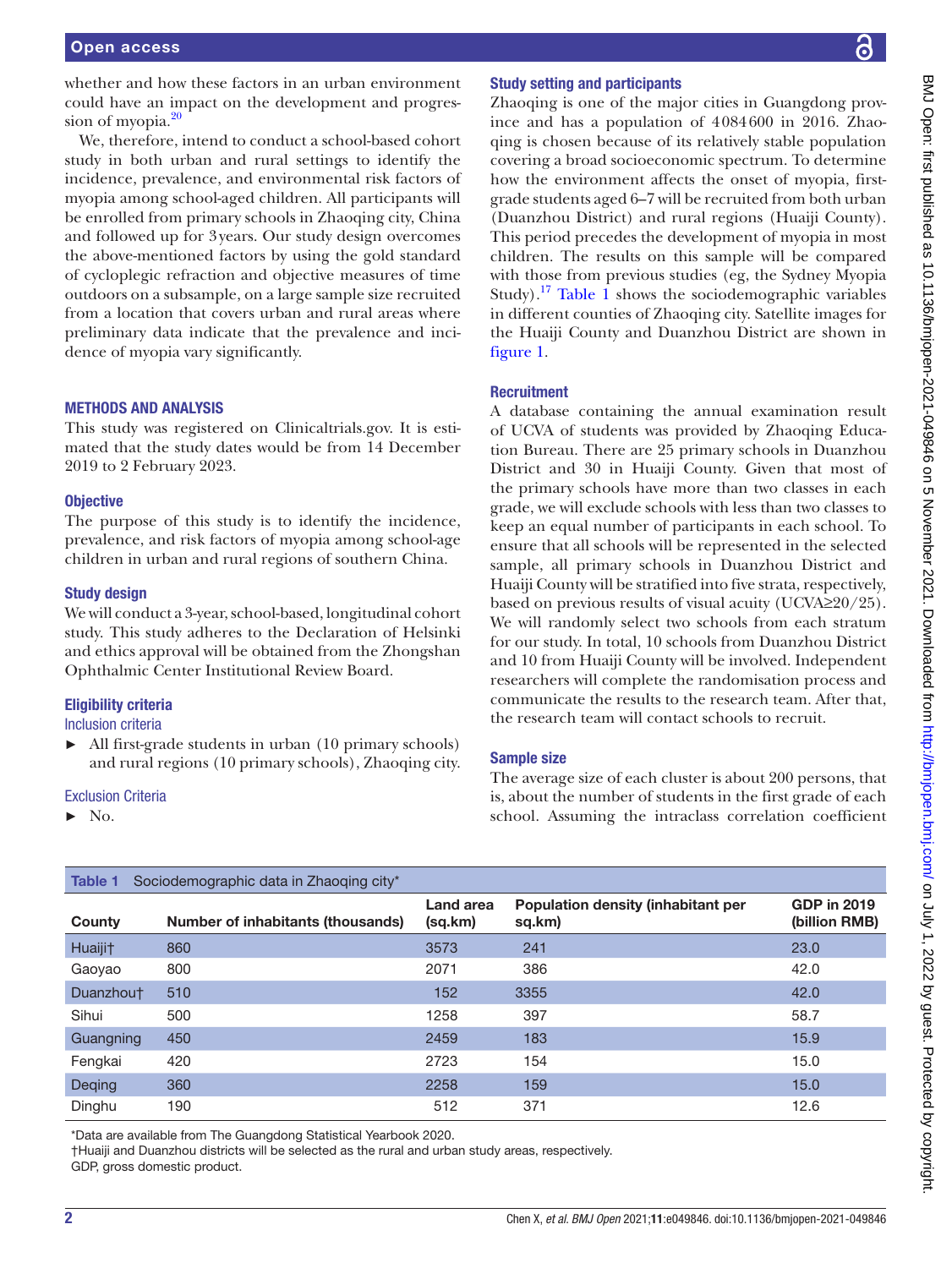

<span id="page-2-0"></span>Figure 1 Satellite images for the Huaiji County and Duanzhou District. Most of the Duanzhou District (satellite image scale: 1:53 858) are covered by residential buildings, whereas Huaiji County (satellite image scale: 1:433 701) is mainly covered in greenery with mountains. Satellite images are available from [http://wwwbigemapcom/source/tree/satel-](http://wwwbigemapcom/source/tree/satel-244html)[244html](http://wwwbigemapcom/source/tree/satel-244html).

within school is 0.015 with considering the variability of cluster sizes. Based on an cumulative incidence of about  $35\%$  of myopia for urban students<sup>11</sup> and  $25\%$  for rural students, $21$  an estimated 10% loss to follow-up rate due to transfer or drop-out is included, for a total of about 20 schools consisting of 10 for the urban region and 10 for the rural region, which will provide 90% power at a twosided significant level of 0.05 to detect an approximately 10% difference in the cumulative incidence of myopia between urban and rural students. The sample size is calculated by PASS V.16.0 (NCSS, LLC, USA).

# Outcome measures

# Primary outcome

The primary outcome is incident myopia, defined as myopia detected during follow-up among those without myopia at baseline. Myopia in this study is defined as either eye's spherical equivalent refractive (SER) error (sphere+1/2 cylinder) of at least −0.5 diopters (D). However, we would also use the right eye data for the definition of myopia in some of the statistical analyses to ensure that our data could be comparable to the previous publications<sup>11</sup> that used 'right eye data' in similar regions in Southern China.

# Secondary outcomes

- 1. Prevalence of myopia (time frame: baseline) Myopia is defined as any eye's SER (sphere+1/2 cylinder) of at least −0.5 diopters (D).
- 2. Change in axial length (time frame: baseline, 3years) Axial length will be measured with a non-contact optical device.
- 3. Prevalence of amblyopia, strabismus, and other ocular abnormalities (time frame: baseline)

Cover–uncover test will be performed to detect strabismus. Any ocular abnormalities, including corneal opacities, lens opacities and retinal diseases, will be recorded based on slit lamp, direct ophthalmoscopic, and/or mobile phone video examination. Participants with an UCVA 6/7.5 or worse with undergo subjective refraction to identify amblyopia.

4. Area under the receiver operating characteristic (ROC) curve of the machine learning algorithm for the prediction of incident myopia (time frame: last year)

The investigators will estimate the area under the ROC curve of the machine learning algorithm for the prediction of incident myopia.

5. Sensitivity and specificity of the machine learning algorithm for the prediction of incident myopia (time frame: last year)

The investigators will estimate the sensitivity and specificity of the machine learning algorithm for the prediction of incident myopia.

6. Area under the ROC curve of the machine learning algorithm for the prediction of a fast progressing myope (time frame: last year)

The investigators will estimate the area under the ROC curve of the machine learning algorithm for the prediction of fast progressing myope (a change in SER of 0.75D or more per year).

7. Sensitivity and specificity of the machine learning algorithm for the prediction of fast progressing myope (time frame: last year)

The investigators will estimate the sensitivity and specificity of the machine learning algorithm for the prediction of fast progressing myope. Cycloplegic spherical refraction changes measured by an autorefractometer will be used as the indicator of myopia progression.

8. Area under the ROC curve of the diagnostic algorithm in identifying abnormal vision screening result (time frame: baseline)

The investigators will estimate the area under the ROC curve of the diagnostic algorithm in identifying abnormal vision screening result (eg, abnormal eye lid, abnormal cornea and strabismus detected with mobile devices).

9. Sensitivity and specificity of the diagnostic algorithm in identifying abnormal vision screening result (time frame: baseline)

The investigators will estimate the sensitivity and specificity of the diagnostic algorithm in identifying abnormal vision screening result (eg, abnormal eyelid, abnormal cornea and strabismus detected with mobile devices).

10. Postvision screening referral uptake (time frame: baseline)

Any referral uptake will be confirmed by telephone follow-up.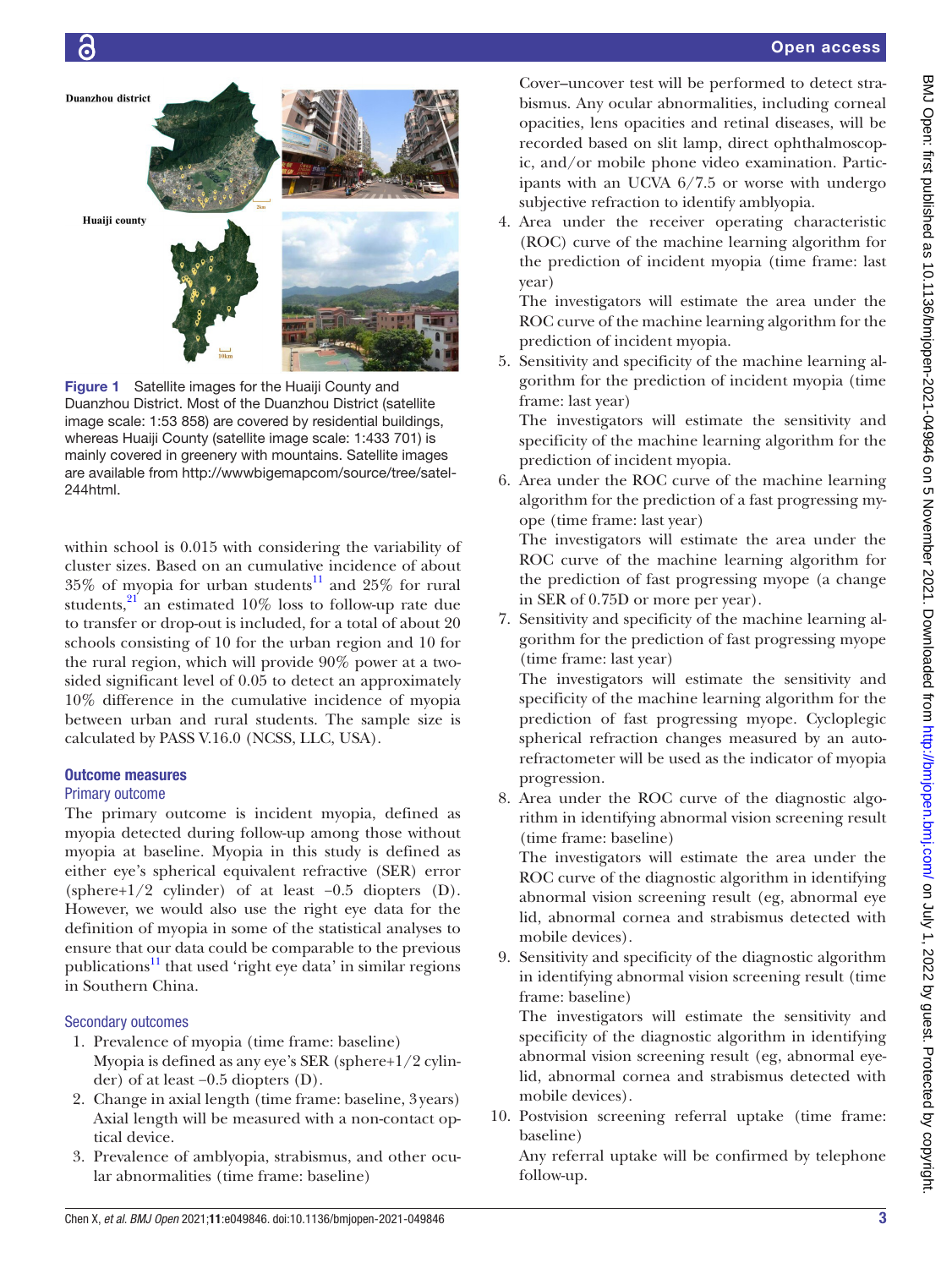#### **Examinations**

The children's height will be measured using a wallmounted scale reading device. Weight will be recorded in kilogram to one decimal place. Ophthalmic examinations will include visual acuity, cover test, and ocular dominance, non-cycloplegic autorefraction, cycloplegia, ocular biometric measurements, cycloplegic autorefraction, subjective refraction and anterior and posterior segment examination. Any ocular abnormalities, including corneal opacities, lens opacities and retinal diseases, will be recorded based on slit lamp and direct ophthalmoscopic examination.

#### **Questionnaires**

A family questionnaire<sup>[7](#page-5-12)</sup> regarding educational attainment, occupations, refractive status and history of eye disease will be administered only at baseline. The grade leader teacher or headteacher of each class will be asked to complete a class curriculum questionnaire<sup>[7](#page-5-12)</sup> about the curriculum schedule (eg, school days, school holidays). Sleep quality and quantity will be measured with the Patient-Reported Outcomes Information System (PROMIS) -Sleep Disorder questionnaire.<sup>22</sup> Time (hour) spent in different activities (separately for outdoor activities, near work activities, screen time (separately for smartphone, tablet, TV, computer, games console)) will be measured with a Self-reported Previous Day Activity Recall Questionnaire. These two questionnaires will be collected at baseline.

# Subsample study

1. Spectacle-frame mounted distance sensor and eye-tracking.

Time (hour) spent in different activities will be measured with an eye tracker (time frame: participants will be asked to meet the study investigators at school, and they will be provided with a spectacle-frame eye tracker to be worn for 2hours or more during the daytime and 2hours or more during the night time on the next day.

2. Wearable activity tracker

Physical activity and light intensity will be measured with a wearable activity tracker (time frame: baseline). On each occasion, participants will be asked to meet the study investigators at school, and they will be provided with a wearable activity tracker to be worn on the wrist for 24 hours on the next day.

3. Optical coherence tomography (OCT)

An OCT Instrument (Moptim Mocean-3500) will be used to obtain high-resolution macular images which could show choroid thickness.[Time frame: baseline].

## **Workflow**

The workflow will follow the order as above mentioned, starting from body measurement and ending with a direct ophthalmoscopic examination (figures [2 and 3](#page-3-0)). Participants will be followed up to maximise participation in the eye examinations at baseline and annually at years 1,



<span id="page-3-0"></span>2, and 3, with the same examiner using the same set of instruments with regular calibration.

#### Data management

The clinical examiner will regularly check the informed consent and eligibility for each participant to guarantee



Figure 3 Flowchart of field examinations. OCT, optical coherence tomography.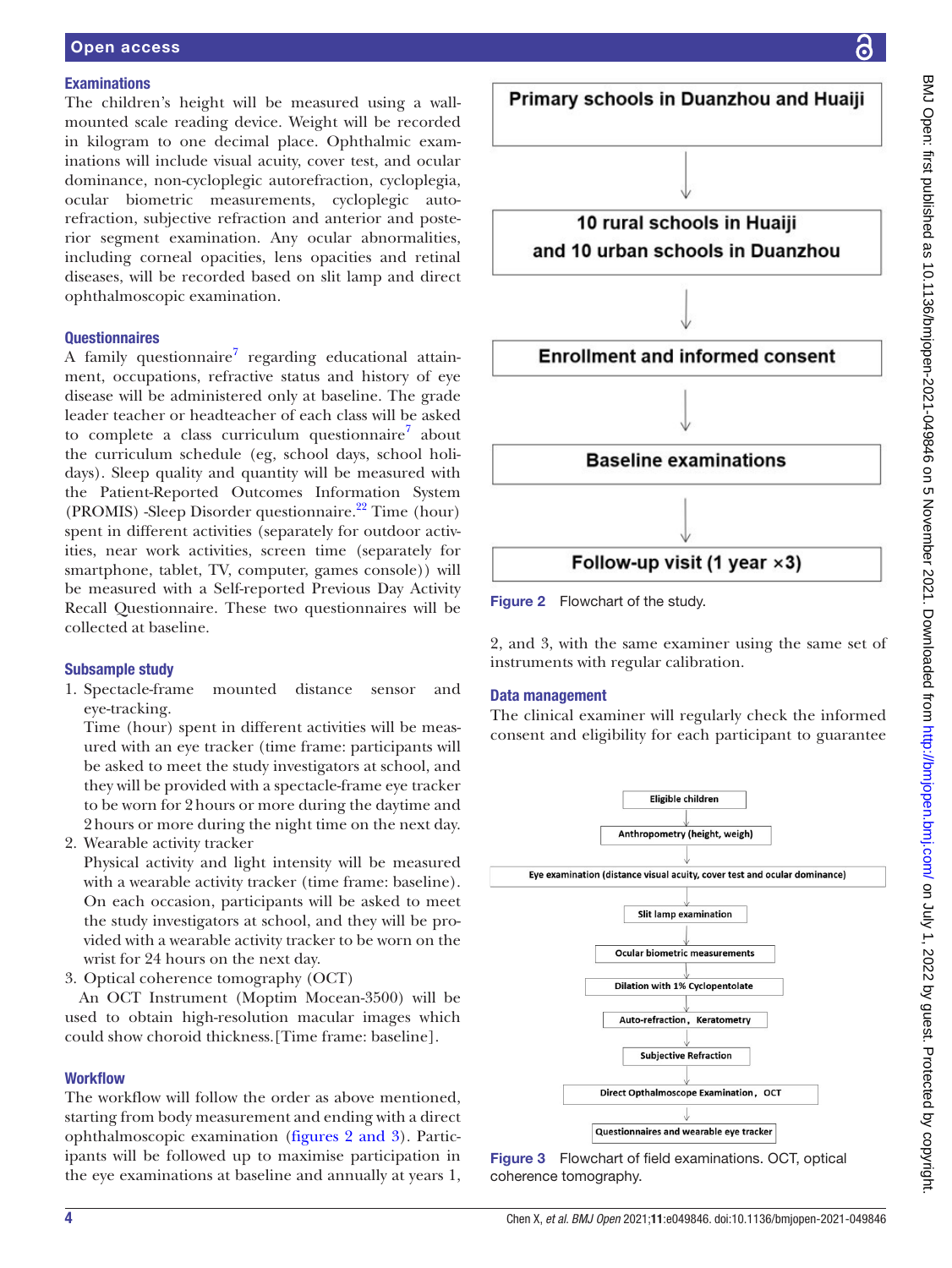that all case report form (CRF) forms are correct and in accordance with the original data. All errors and omissions will be noted, and where possible corrected. The examiner will also ensure every participant's withdrawal and loss are recorded and explained in CRF, and all adverse events are recorded.

Results of eye examinations will be recorded on paper, except for those obtained from electronic questionnaires and ocular biometry measurements. To ensure data accuracy, data will be entered by two independent personnel for further data checking. After double data entry, we will select 5% of cases at random to identify any inconsistency between the original document and the final electronic record.

Examination forms and questionnaires will be reviewed and completed before data entry at the Zhongshan Ophthalmic Center. Range of data, frequency distribution, and the consistency among related measurements are checked using data cleaning programs. The right eye of each student will be included in data analysis. If data for the right eye are not available, the left eye will be included in the analysis.

#### Statistical analysis plan

Statistical analysis will be performed using Stata V.16 software (StataCorp, College Station Texas, USA). The distribution of baseline characteristics will be reported by use of mean (SD) or median (IQR) for continuous variables and frequency (percentage) for categorical variables. Baseline comparisons between the urban groups and the rural groups will be performed by using two-sample t-test for continuous variables, and  $\chi^2$  test for categorical variables. Mann-Whitney test will be used when dependent variables are not normally distributed. The normality of the continuous data distribution will be checked by Shapiro-Wilk normality test and histogram. The differences and 95% CI between urban and rural students groups in the mean change of SE andaxial length (AL) will be calculated using the linear regression analysis. The cumulative incidence of myopia and its associated risk factors will be estimated using univariable and multivariable logistic regression models. All variables with p<0.05 in the univariable regression analysis will be included in the multivariable regression model. All comparisons and regression analysis will be adjusted for the cluster effect between eyes within the same subject. A two-sided p<0.05will be considered statistically significant.

The data set will include all participants who complete 3years of follow-up and examination. We divide the data into training sets, cross-validation sets, and test sets in a ratio of 5:2:3. Predictors include a set of baseline data including refractive status, biological parameters, demographic information, family information, daily activity, sleep and screen time. Based on these predictors, we aim to develop a machine learning algorithm to predict participants' SE and to predict whether they have myopia after 3years. The performance evaluation of regression algorithm for predicting target SE includes three evaluation

indexes: coefficient of determination (R2), root mean square error and mean absolute error. The rROC curves and area under the curve values will be used to assess myopia classification performance.<sup>[23](#page-5-14)</sup>

## Study monitoring

At the start of the project, the Case Report Form, workflow, quality control procedures, electronic questionnaire, data entry methods and follow-up management will be detailed in the training courses.

## Patient and public involvement

Participants are not invited to comment on the study design and aim or to interpret the findings, contribute to the writing or editing of this document.

## Ethics and dissemination

This project has obtained ethics approval from the ethics committee of the Zhongshan Ophthalmic Center (number: 2019KYPJ171). Parents (or other authorised surrogates) of participants give informed consent before taking part. The content of scientific research complies with the principles of the Declaration of Helsinki and its regulations applicable to research and human participants. The study investigators should protect participants' privacy and are responsible for the confidentiality of all private information. The principal investigator is responsible for informing the ethics committee of any amendments to the protocol. The baseline and annual results will be published in peer-reviewed journals.

Clinical records and data sets will be kept at the Zhongshan Ophthalmic Center. Any public report of the results will not disclose personal information. Data will be deidentified before being passed to the study statisticians. Data will be kept in strict confidence and will only be assessed by the study investigators and authorised personnel. All data documents will be password protected, stored on a secure server, kept for at least 10years and destroyed if no longer retention is required. If the project is modified, it will be exposed on Clinicaltrials.gov.

#### **DISCUSSION**

It is estimated that the financial burden of myopiarelated visual impairment reached US\$244billion in 2015 globally. [24](#page-5-15) Since myopia generally develops during the school years, and tends to stabilise in adulthood, interventions to control the development of myopia need to be implemented during the school years.<sup>[1](#page-5-0)</sup> Increasing time spent outdoors is the main protective method to prevent myopia. $^{25}$  The efficacy of optical interventions (spectacles, soft lenses and, orthokeratology lenses) $^{26\ 27}$ and pharmacological interventions (low-dose atropine)<sup>[28](#page-5-18)</sup> have been shown to be effective in slowing the progression of myopia. It is, therefore, imperative to explore the risk factors and predict the development of myopia among school-age children. In this current study, we will examine the association between environmental factors